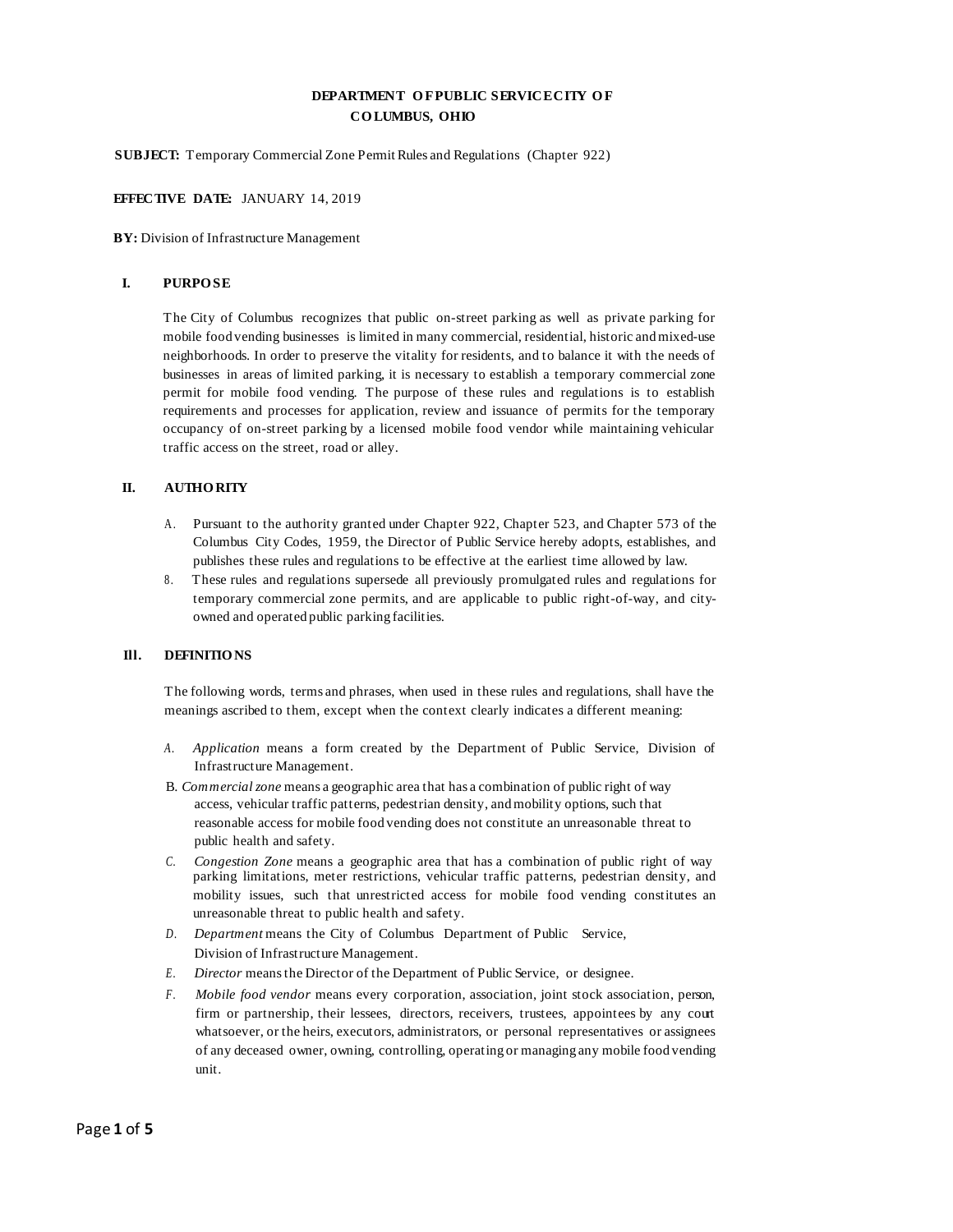- *G . Non-commercial zone* means all areas within the corporate limits of the city of Columbus that have not been designated a "congestion zone" or a "commercial zone." Non-commercial zone includes any public right of way where the city of Columbus requires, at all times, a permit for parking.
- *H . Petition* means a form created by the Department which is developed from an application for a temporary commercial zone, which includesthe requested parking area. There shall be an area on each petition for property owners or tenants, or building managers whose property adjoins the side(s) of the public street affected by the permit to sign as being in favor of the requested permit.
- *I. Public Right of Way* means any property owned by the city of Columbus, including but not limited to, any street, road, alley, sidewalk, vacant lot, or other tract of land.
- *J. Residential Zone* means a geographic area that is made up of predominately single-family and/or multi-family housing.
- *K. Temporary Commercial Zone* means the closing of one (1) or more parking locations in the public right of way between one (1) or more intersections, while maintaining vehicular traffic access on the street, road, or alley, for the purpose of conducting commercial activity, including mobile food vending.
- *L. Temporary Commercial Zone Permit (hereinafter referred to as "Permit')* means a permit issued by the Department to an Applicant for the temporary closure and occupancy of one or more on-street parking spaces, but not for temporary closure of the public right-of-way.

## **IV. GENERAL PERMIT RULES**

- A . No person shall use any public right of way to establish a temporary commercial zone without first obtaining a temporary commercial zone permit.
- B. A permit is required in a residential zone anytime a mobile food vendor operatesin the public right of way.
- C. A permit is required in a commercial zone anytime a mobile food vendor operates in any parking space that is not the first or last parking space adjacent to an intersection of any street, road or alley.
- D . A permit is required in a congestion zone anytime a mobile food vendor operates in any parking space between the hours of 6:00 AM and 3:00 AM that is not a designated mobile food vending parking space or the first or last parking space adjacent to an intersection of any street, road or alley after 10:00 PM.
- E . Each permit is the property of the City of Columbus. Improper use or forgery of a permit may result in the revocation of the current permit and/or non-renewal of any future permit application, as determined by the Department.
- F. No permit shall be issued to an Applicant with unpaid City of Columbus parking tickets, or who is delinquent on any taxes of other obligations to the City or County.
- G . Each permit issued by the Department shall display the motor vehicle's license number. The permit shall be displayed on the driver's side dashboard of the lower front window of the vehicle. A permit is valid only for the location and dates designated on the permit.
- H. Permits are non-transferrable.

## **V. LIMITATIO N O N PARKING CLOSURES**

- A . In a residential zone, no temporary commercial zone permit shall be effective for more than three (3) consecutive days without written approval from the Director.
- B. In a commercial zone, no temporary commercial zone permit shall be effective for more than three (3) consecutive days without the written approval from the Director.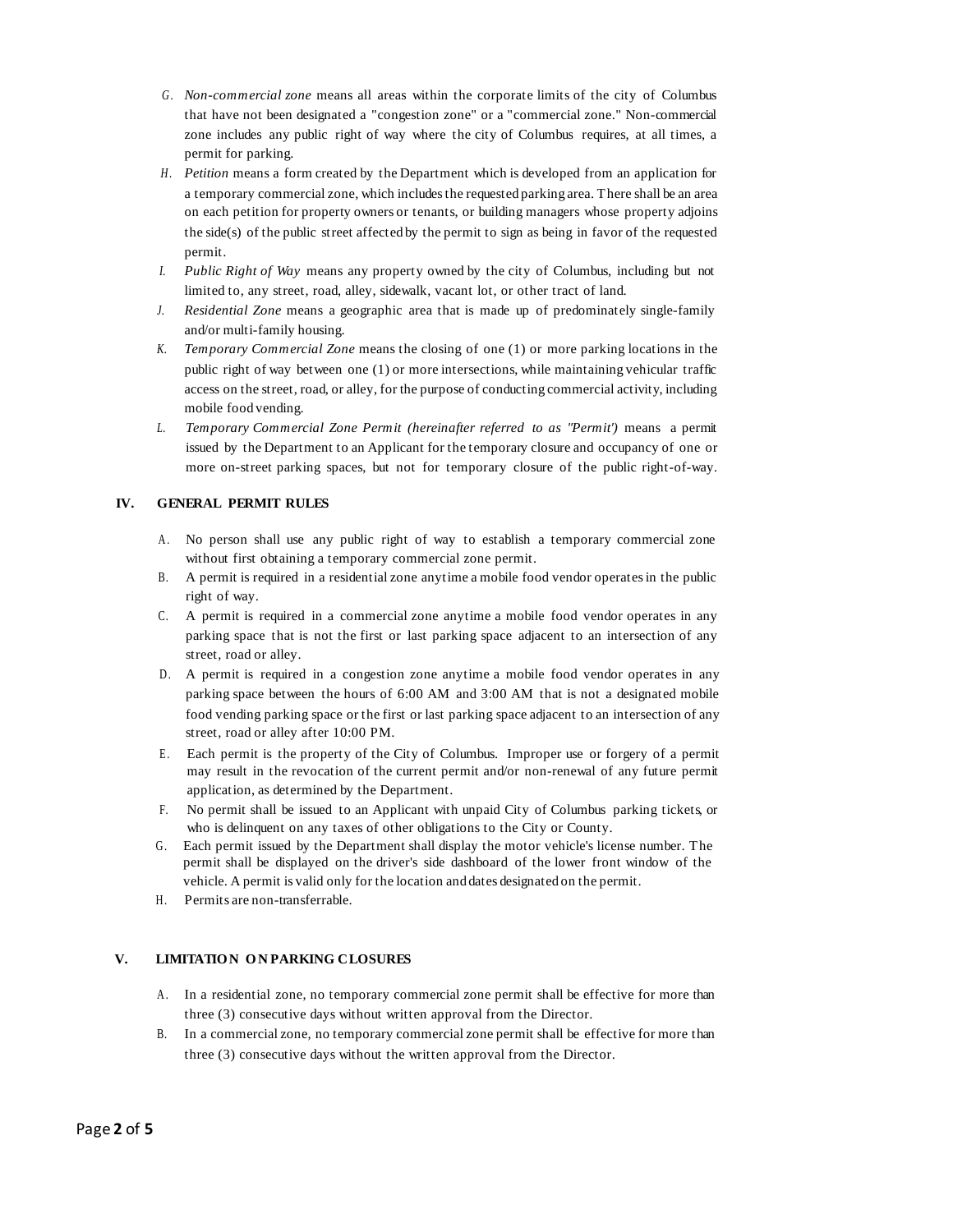- C. In a congestion zone, no temporary commercial zones permit shall be effective for more than one (1) day without written approval from the Director.
- D. In a congestion zone, no more than three  $(3)$  total permits shall be issued for the same day without written approval from the Director.
- E . No individual or organization shall cause or allow the operation of a mobile food vending unit in the public right-of-way or in any city-owned and operated public parking facilities, as prohibited by Title 5 of Columbus City Codes, 1959, without first obtaining a Mobile Food Vending License and Right of Way Permit.
- F. The Department, the Columbus Division of Police and the Columbus Division of Fire may temporarily suspend permit parking if the public right-of-way is needed for an emergency or temporary use, including, but not limited to, the construction, maintenance, or repair of a street or utility or special event.
- G . Whenever an Applicant requests a Permit for a metered parking space, the applicant shall be responsible for obtaining the parking meter numbers to be reserved and pay the total daily meter charge for each of the parking meters reserved. The Application shall include the parking meter numbers affected. Parkingmeter fees charged will be the total daily fee, .asif the meter is to be occupied for all enforcement hours.
- H. When a Permit is issued where parking meters are to be bagged, each vehicle using a meter must have a permit. The temporary commercial zone permit must be visible and displayed on the front dash of each vehicle.
- I. No permit shall be issued on any street or area that is a no stopping zone.
- J. At no time shall the permitted vender be allowed to park on a sidewalk or drive over the curb.

### **VI. INDEMNIFICATIO N ANDHO LD HARMLESS AGREEMENT**

- A . The applicant shall agree in writing on a form provided by the City to hold the city of Columbus, its employees, agents, servants, boards and commissions harmless from liability arising from the issuance of the temporary commercial zone permit and from the conduct of the participants or customers of the temporary commercial zone.
- B. The applicant shall agree in writing on a form provided by the City to indemnify the city of Columbus, its employees, agents, servants, boards and commissions against all claims of injury or damage to persons or property caused by the negligent acts of the applicant.

### **VII. PERMIT APPLICATIO N PRO CESS**

- A . Applicationsshall be submitted to the Department at the following address or by email:
	- ATTN: Permit Manager City of Columbus Division of Infrastructure Management 111 N. Front Street Columbus, Ohio 43215 ColsPermits@columbus.gov
- B. Requests to occupy the right-of-way of any improved or unimproved street, sidewalk, alley or public way shall be submitted at least five (5) working days prior to an event.
- C. Applicationsfor permitsshall be processed in order of receipt by the Department.
- D. Applicants requesting a permit in a residential or commercial zone may include multiple dates over a three (3) month period for a specific location per application.
- E . Applicants requesting a permit in a congestion zone may include up to three (3) dates in a thirty (30) day period for a specific location per application.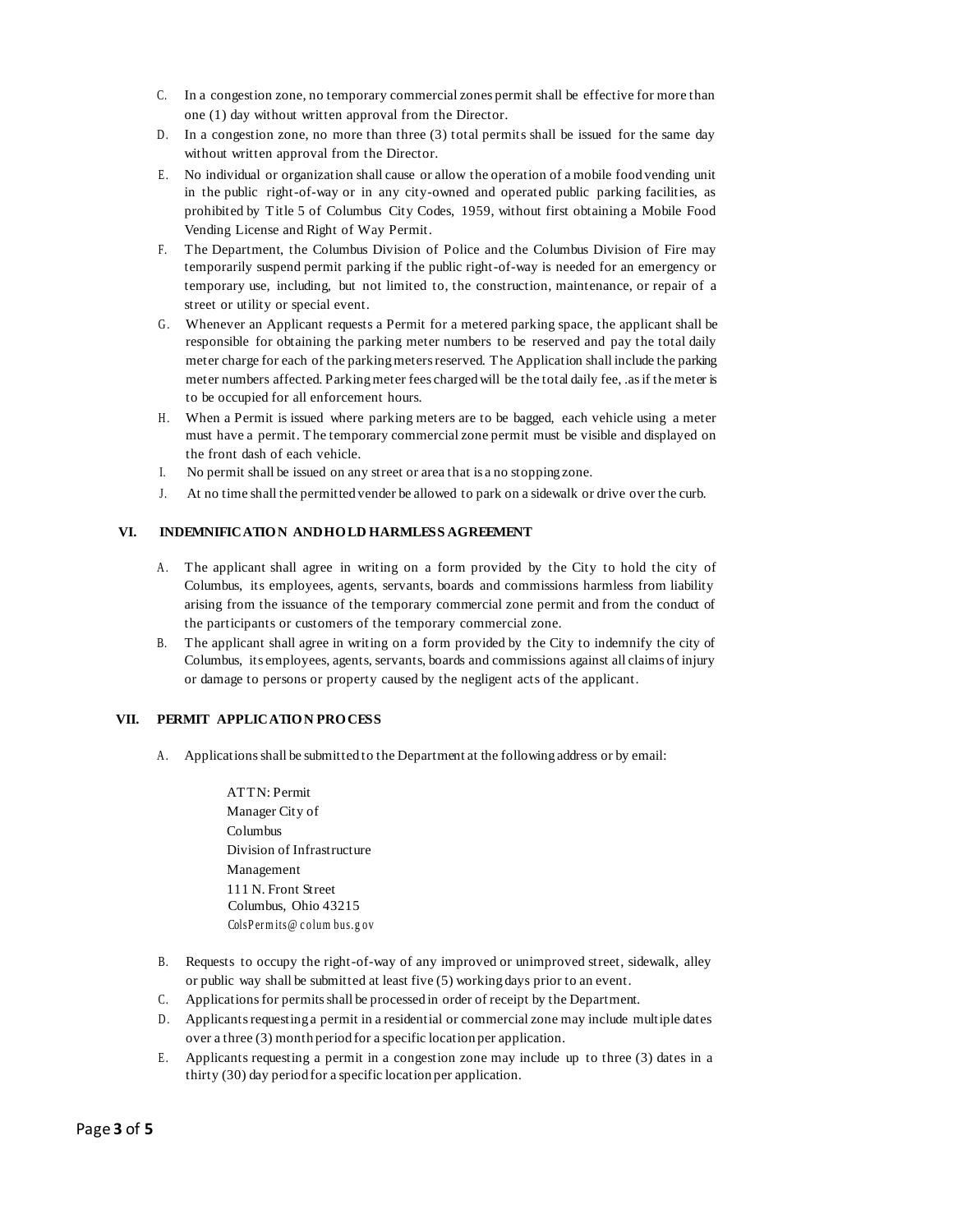- F. If the parking requested for a Permit is located within the boundaries of a civic association, business association, area comm1ss1on and/or special improvement district that represents the area proposed for a Permit. The applicant isrequired to obtain a Certificate of Appropriateness or a letter of support from the appropriate commission or association. The Department shall consider the input from the applicable organization(s) as it reviews the Application.
- G . Following the review of the permit application and complete petition, the Director shall take one of the following actions:
	- 1. Approve the permit application assubmitted; or
	- 2. Deny the permit application,with basisfor denial; or
	- 3. Recommend to the Applicant approval of the petition with changes, with basis for recommendation.
- H. A Permit shall be issued if the following requirements are met:
	- 1. The Application is on the form provided by the Department; and
	- 2. The Applicant has met the requirements of the Application and paid the required fees; and
	- 3. The Applicant has submitted a petition bearing the signatures of all property owners or business owners whose property is within twenty-five (25) feet of the parking space(s) affected by the permit. A petition with less than the required signatures may be accepted provided the applicant has demonstrated and documented, in person and in writing, a good faith effort to contact the business owners or property owners who did not sign the petition; and
	- 4. The Applicant has executed the indemnity agreement; and
	- 5. The Applicant has presented proof of a current and valid Mobile Food Vending License and a MFV Right of Way Permit; and
	- 6. The Applicant has agreed to otherwise abide by the relevant rules and regulations regarding such mobile food vending activity;
	- 7. The Applicant is not delinquent on any taxes or other obligations to the city or county; and
	- 8. The Applicant has no unpaid parking citations; and
	- 9. In consideration of the input from an applicable civic association, business association, area commission or special improvement district, the Department has made a determination that the public health, safety or welfare will not be negatively impacted upon the granting or renewal of a Permit.
- I. The decision of the Director shall be final.

# **VIII. PERMIT APPLICATIO N**

The Application for a Permitshall be on a form provided by the Department, and shall require, at a minimum, the following information:

- A. Name and mailing address of the Applicant
- B. Name of vendor(s), if not the Applicant
- C. Motor vehicle year, make and current year motor vehicle registration
- D. Mobile Food Vending License Number or decal number
- E. Contact name and phone number (24-hour emergency number is needed)
- F. Location of event or activity street address number if applicable (permits issued per location, not per structure)
- G. Days requested for permit activity
- H. Proposed hours for permit activity
- I. Purpose of request
- J. Start date
- K. Traffic control needs
- L. Parking meter numbers
- M. Valid government photo ID at the time of purchase.